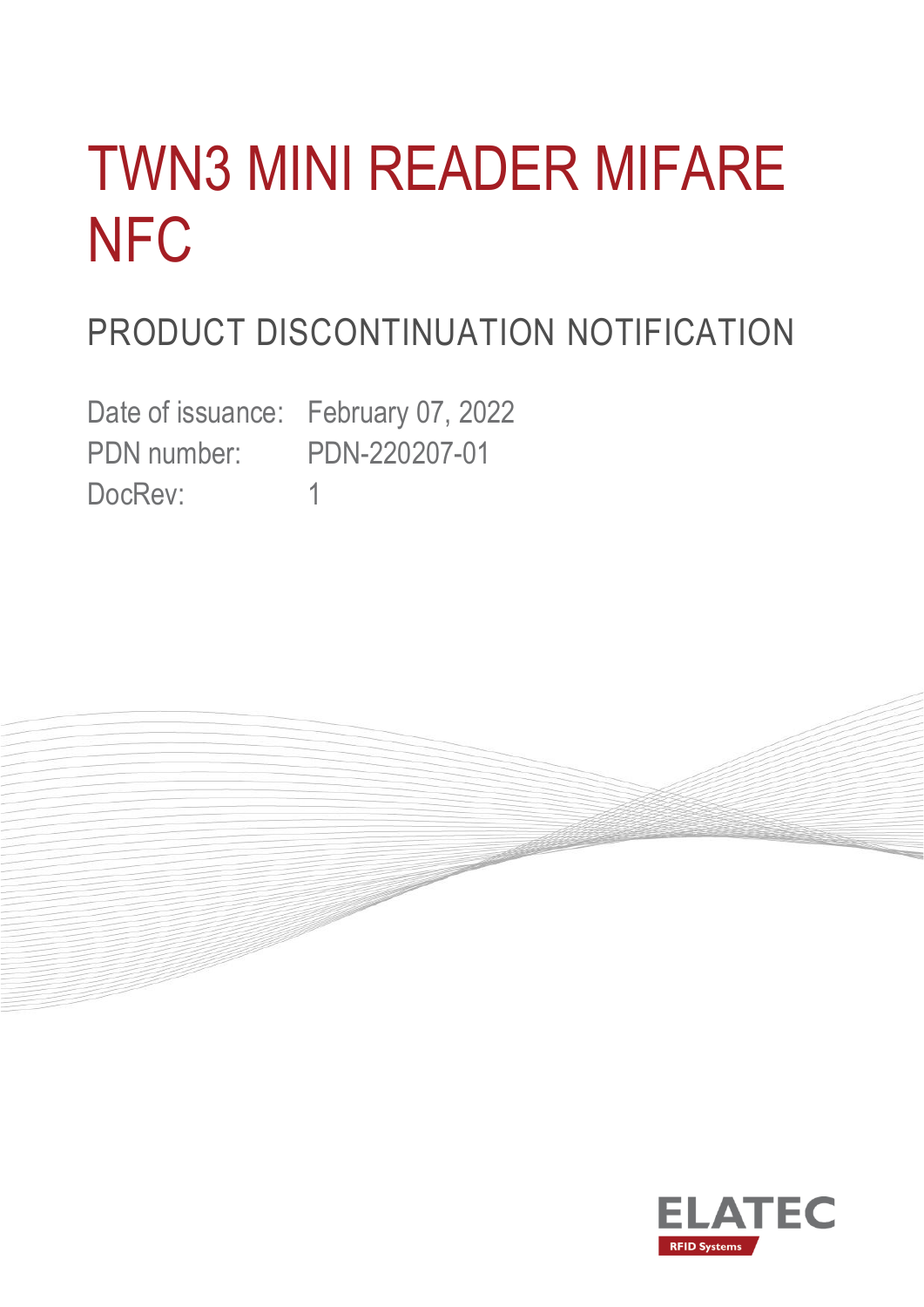## TABLE OF CONTENTS

|               | $1 \quad \blacksquare$ |           |  |
|---------------|------------------------|-----------|--|
|               |                        |           |  |
|               | 12                     |           |  |
| $\mathcal{P}$ |                        |           |  |
| 3             |                        |           |  |
| 4             |                        | TIMFI INF |  |
| 5             |                        |           |  |

### <span id="page-1-0"></span>1 INTRODUCTION

### <span id="page-1-1"></span>1.1 DISCONTINUATION INFORMATION

This discontinuation notice informs, that ELATEC is discontinuing the manufacture of a number of products. All affected products and associated part numbers are listed in this document.

This notification is intended to inform our customers and partners, so they have the opportunity to respond and modify their product portfolio accordingly. Should you have any further questions regarding this product discontinuation, we stand ready to assist you at any stage, in order to minimize the impact of this product discontinuation on your business.

### <span id="page-1-2"></span>1.2 REVISION HISTORY

| <b>VERSION</b><br>RSION | <b>HANGE DESCRIPTION</b>                         | <b>FDITION</b>  |
|-------------------------|--------------------------------------------------|-----------------|
| n,                      | <br>$- \cdot$<br>edition<br><b>Irct</b><br>וכ וו | naianaa<br>70ZZ |

### <span id="page-1-3"></span>2 PARTS AND PRODUCTS AFFECTED

The PDN comprises the entire family of TWN3 Mini Reader MIFARE NFC products. All product variants and derivates are affected, including customer-specific derivates. The common product name is TWN3 Mini Reader MIFARE NFC, with optional amendments to this name.

| PART NUMBER | <b>PRODUCT</b>                         | <b>FIRMWARE</b> |
|-------------|----------------------------------------|-----------------|
| T3MR-FC1    | TWN3 Mini Reader MIFARE NFC C1         | D/1.07          |
| T3MR-FC2    | TWN3 Mini Reader MIFARE NFC C2         | D/1.07          |
| T3MK-F      | Development Kit Mini Reader MIFARE NFC | -               |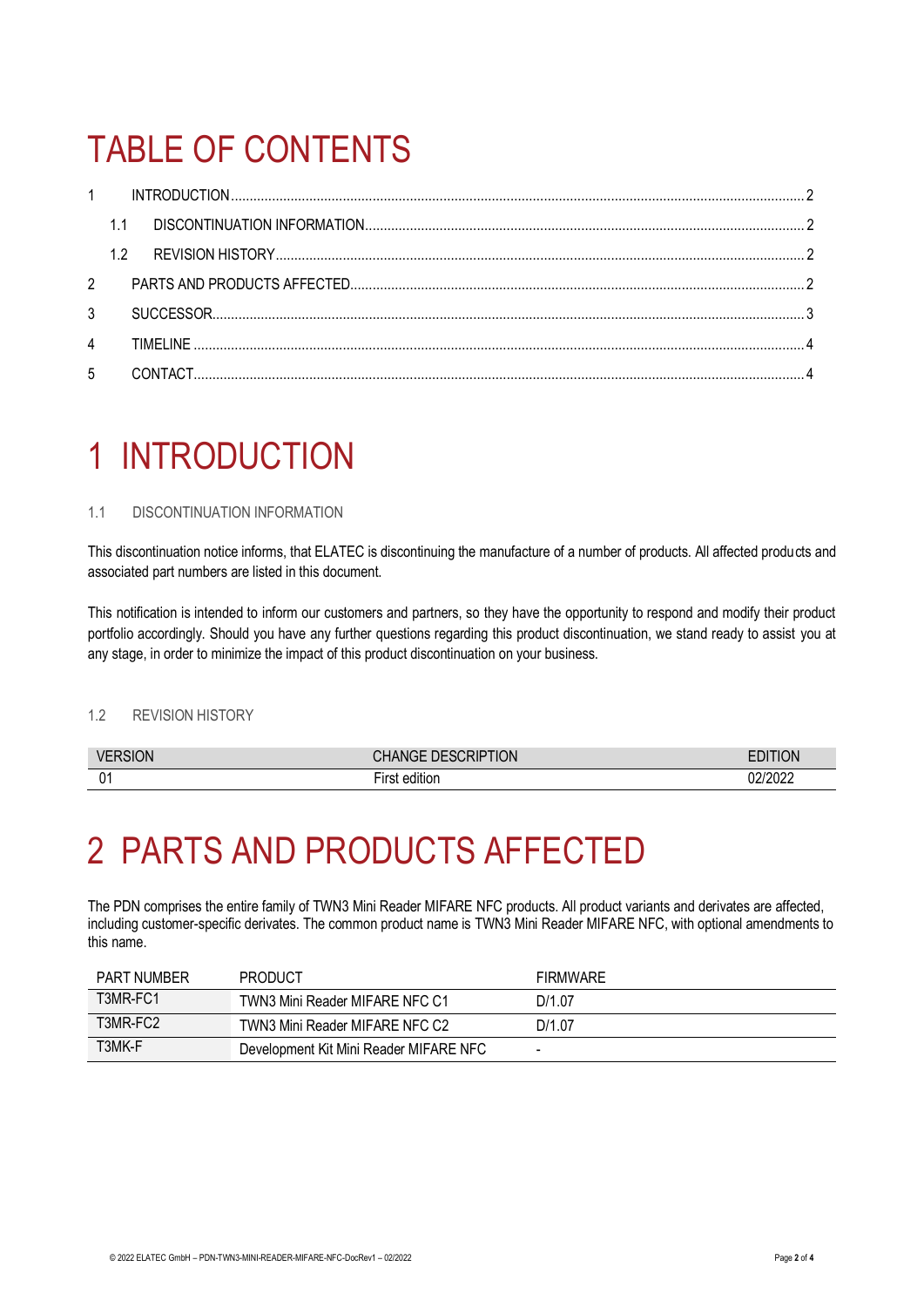# <span id="page-2-0"></span>3 SUCCESSOR

The TWN3 Mini Reader MIFARE NFC series will be replaced with the successor TWN4 MINI READER MIFARE NFC.

Compared to its predecessor products in the TWN3 Mini Reader MIFARE NFC series, the successor TWN4 MINI READER MIFARE NFC firmware is based on the versatile TWN4 technology. The TWN4 MINI READER MIFARE NFC is pin compatible to its predecessor products in the TWN3 Mini Reader MIFARE NFC series, making the switch to the successor product easy. Furthermore, the form factor remains the same, the Powerful SDK can be used to develop apps that run directly on the reader.

In addition, the TWN4 MINI READER MIFARE NFC covers more technologies in the 13.56 MHz spectrum such as ISO15693. The optional -I option with an external Secure Access Module (SAM), can also be used to enable HID iCLASS technologies.

Below you will find the detailed view with the indication of the replacement product for your device:

| <b>PRODUCT</b>                                      | <b>PART NUMBER</b> | <b>FIRMWARE</b> | <b>SUCCESSOR</b>                                                   | <b>PART NUMBER</b> | <b>FIRMWARE</b>                    |
|-----------------------------------------------------|--------------------|-----------------|--------------------------------------------------------------------|--------------------|------------------------------------|
| TWN3 Mini<br><b>Reader MIFARE</b><br>NFC C1         | T3MR-FC1           | D/1.07          | TWN4 Mini<br><b>Reader MIFARE</b><br>NFC                           | T4MR-F             | D/B1.50/MCE4.07/<br><b>PRS1.04</b> |
| Development Kit<br>Mini Reader<br><b>MIFARE NFC</b> | T3MK-F             |                 | Development Kit<br><b>TWN4 Mini</b><br><b>Reader MIFARE</b><br>NFC | T4MK-F             | C/B1.06/MCF1.64/<br><b>PRS1.04</b> |
|                                                     |                    |                 | <b>TWN4 Mini</b><br><b>Reader MIFARE</b><br><b>NFC</b>             | T4MR-F-I           | D/B1.50/MCE4.07/<br><b>PRS1.04</b> |

For more product information, availability and alternatives please contact your local sales team.